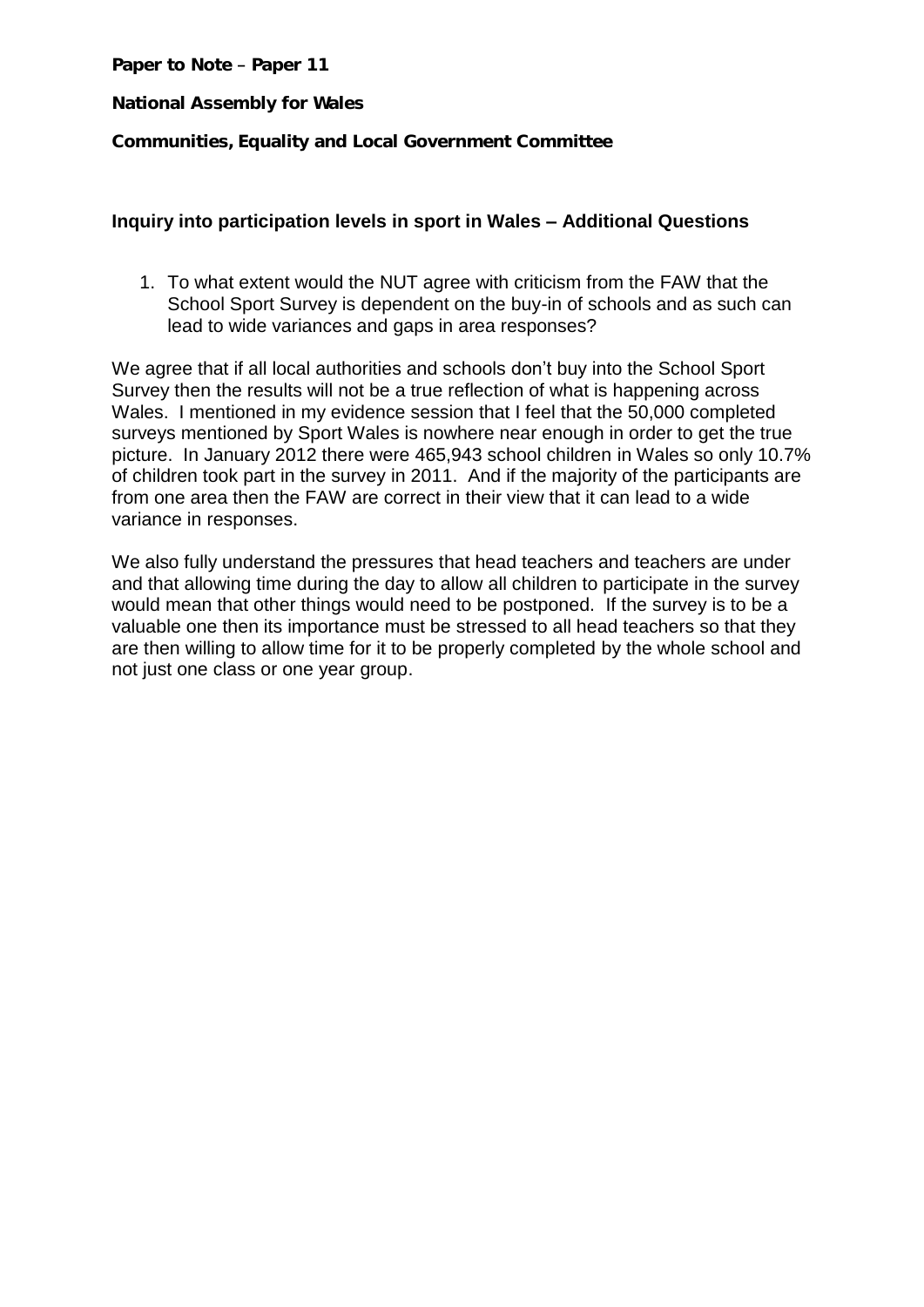2. In the NUT's written submission, you said that there is a need 'to research the participation rates of those included in the different equality strands and more so those children who live in the deprived areas in Wales'. Can you expand on your specific concerns?

The concern here is that in the last survey conducted by Sport Wales in 2011 they only compare boys and girls participation rates and have no comparison between children who are included in different equality strands (disabled, BME, etc). They also have no comparison on certain areas within the local authorities that took part. They have looked at the local authority in which the children live and made comparisons with other local authorities but we feel they should be more specific and focus on the areas within each local authority as this will give them a clearer picture of who is participating.

What we are looking for is to see if there is a difference in participation based on the area that you live in so that we can see if a significant difference exists between those children from low income families who live in deprived areas and those children who live in more affluent areas. Our belief is that children from low income families will tend to participate less due to budgetary constraints (affordability) and lack of good local sports facilities.

There is also no information on how many responses were received from pupils which are included in the different equality strands (such as disabled children, BME children) to see what their responses were to the questions asked. If this information was known then Sport Wales could look at tackling any problems which lead to a lack of participation by these children.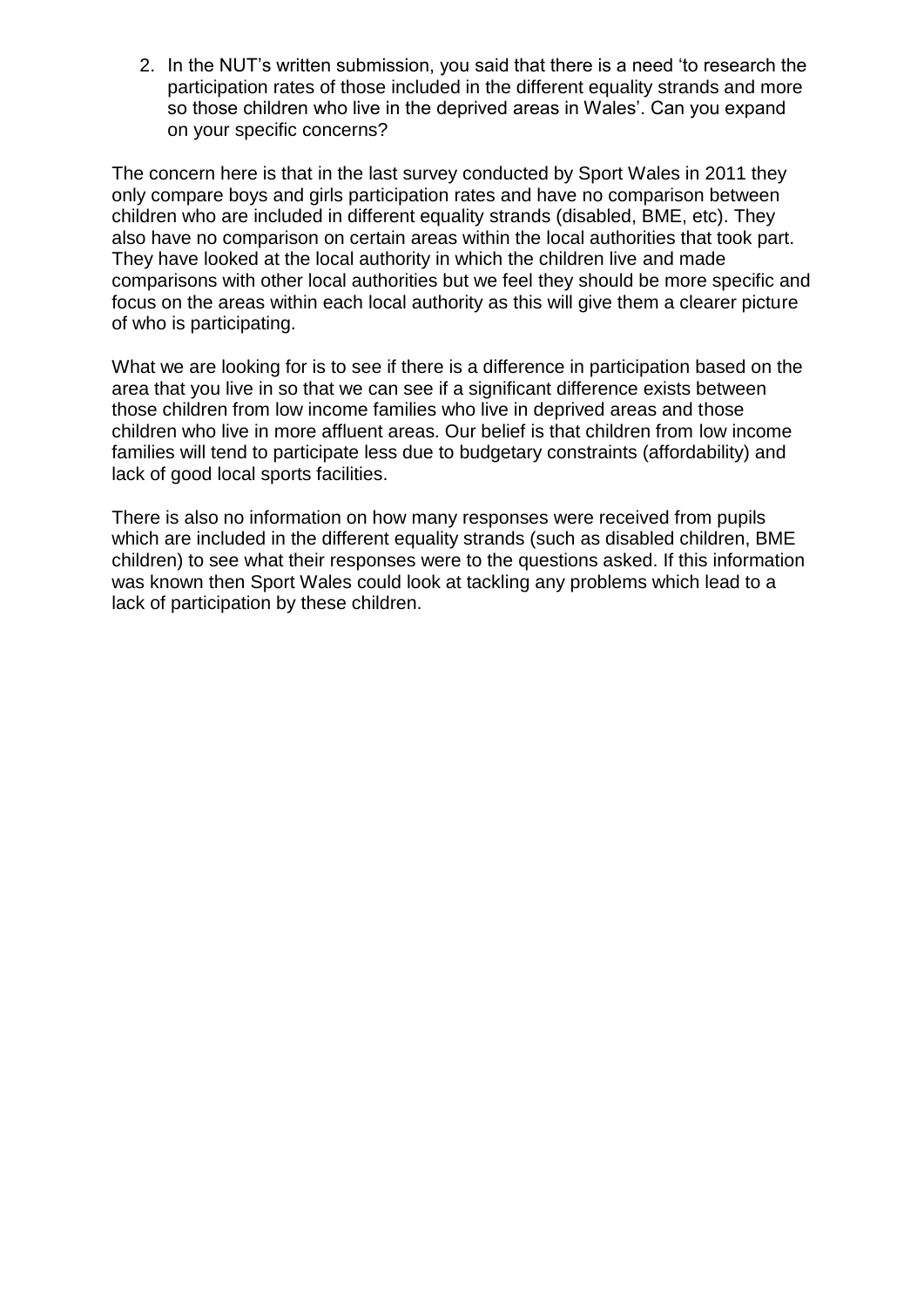3. How confident is the NUT that Sport Wales's Community Sport and Child Poverty Strategies will start to address the barriers those from lower socioeconomic background face in participating in sport?

We have no doubt whatsoever that if Sport Wales meet all the objectives laid out in their Community Sport Strategy 2012-2020, which includes Community Sport and Child Poverty, that the barriers they have identified can be broken and that considerably more children from a lower socio economic background will be able to have the opportunity to participate in sport.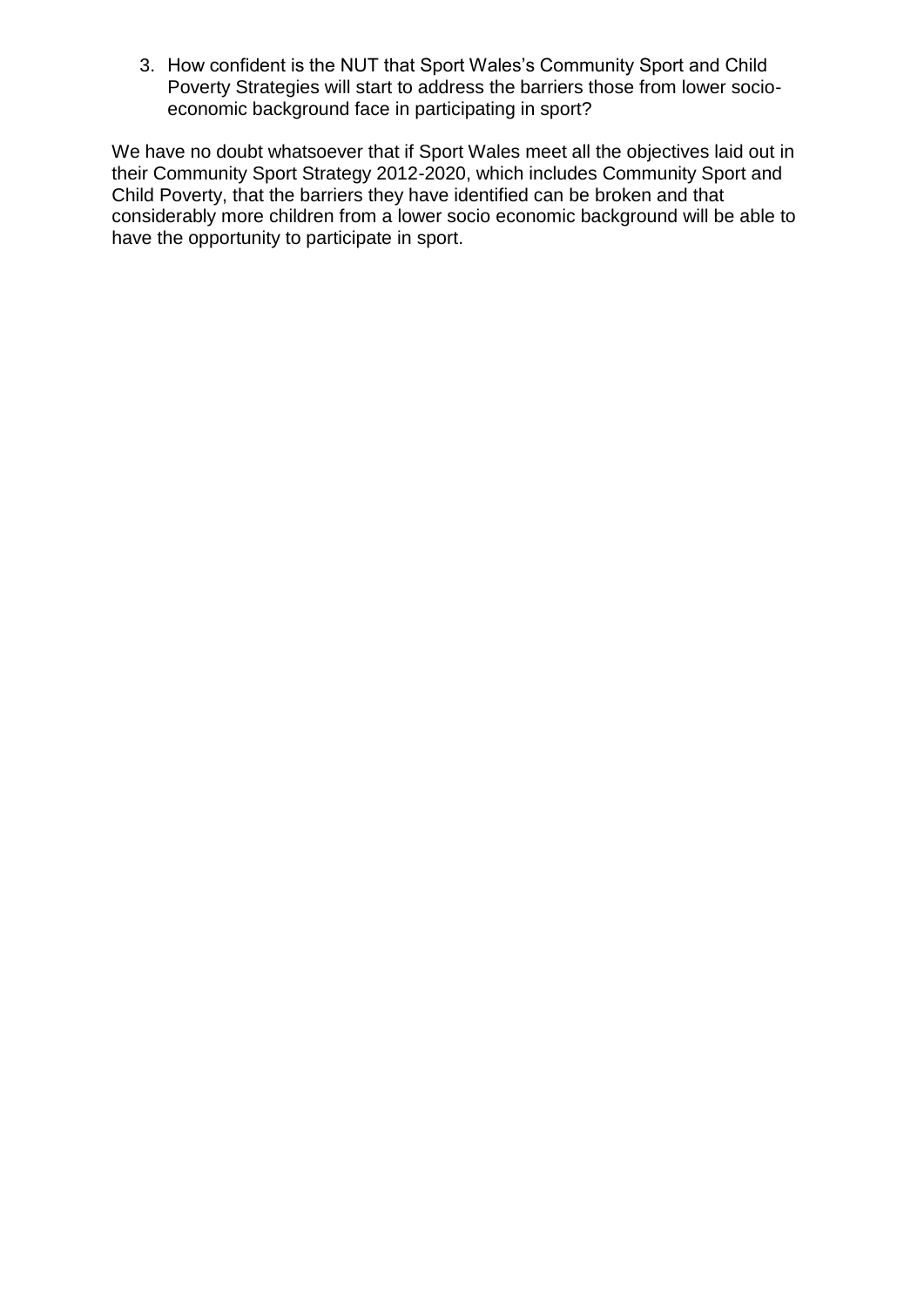4. Show Racism the Red card told the Committee that there is only one BME PE teacher in Wales. Can you confirm if this is correct and do you have any concerns about the number of BME PE teachers in Welsh schools and how should this be addressed? Do you have any suggestions for ways to increase the visibility of BME role models in schools?

I'm unable to confirm if this is correct as our membership system does not specify what subject each member specialises in, plus there are other unions apart from the NUT that have members in schools. Over 50% of the teachers in Wales are NUT members, with the other 5 unions/associations having a share of the remaining 50%. However, if Show Racism the Red Card have researched this issue then I'm willing to accept their findings as I know them to be an excellent organisation who do fantastic work with pupils in Welsh schools about the problems of racism and how to tackle those issues.

We do have a concern about the low number of BME PE teachers and I think that to address this problem we need to look at the amount of BME graduates who have undertaken a course, be it a Post Graduate Certificate of Education in Primary or Secondary Physical Education, and see how many from a BME background have actually undertaken the training compared to how many have been appointed to a full or part time post here in Wales. But we must also remember that students from England, Ireland, Scotland and other countries also come to Wales to do their teacher training qualification and then return to their country of origin to pursue their career.

If we have only one BME PE teacher in Wales then it is probably very difficult to increase the visibility of BME role models in schools, unless a BME teacher who teaches a different subject, who is also a keen sportsperson, assists the PE department with extra-curricular activities. If this isn't possible then the school would need to look into bringing someone who is a valued and respected sportsperson in the local community to the school to either assist with extra-curricular activities or just to talk to the BME children about their experiences and how they broke any barriers they faced in order to succeed.

On a positive note, there is no shortage of professional BME sportsmen and women who children could look to as being a role model. Mo Farah, Christine Ohurugu (athletics) and Ashley Young (football) are all professionals who are very much in the public eye and set great examples for our children.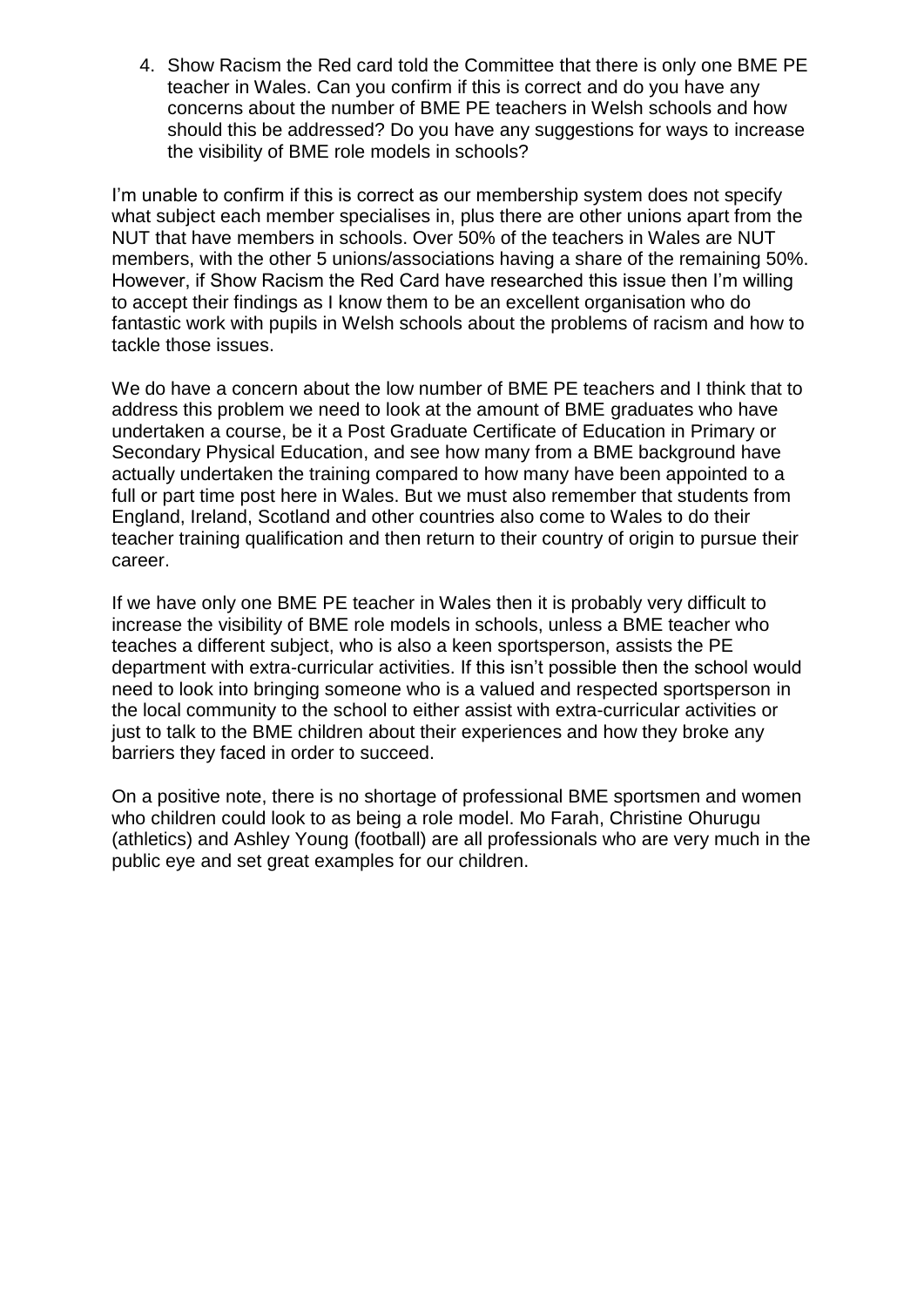- 5. Sport Wales has identified the provision of sport in school as one of three fundamental factors that needs addressing in order to raise participation levels. How would the NUT respond specifically to Sport Wales comments that:
	- i) There is a need for teachers to focus more on providing children with the right skills to participate, rather than just focusing on providing the activity itself;
	- ii) That delivery of school sport needs to be more inclusive, with teachers needing confidence and appropriate training to deliver the provision, and head teachers needing to set the right ethos in this respect?
- i) A balance needs to be established here. If we want children to participate regularly in sport then we must make it enjoyable for them to do so, therefore providing an activity which they are going to enjoy will ultimately mean that they are going to participate. If they have an interest in that sport then they will participate anyway and they will want to know how to perform to the best of their ability and therefore they will need to be taught the skills needed to be a better performer. All PE teachers differentiate during lessons, making it easier for those less able to learn a skill and challenging the more talented with more complex skills. If they are better than average and that they'd like to improve their performance further then they must be provided with the right skills and guidance in order to allow them to move on to the next level. Back in the 1970's and 1980's PE lessons were all about taking part and playing games and not about skill acquisition and assessing each pupil (in Key Stage 2 and 3) on his/her ability and then labelling them with a level of competence. This does not happen in Key Stage 4 as year 10 and 11 pupils, in the majority of school in Wales, only receive 1 hour of PE instead of the minimum of 2 (unless they choose PE at GCSE) which is stipulated in the National Curriculum. The structure of the PE lesson then changed to skill acquisition in the late 1990's therefore what Sport Wales are asking for is what actually happens in schools at the moment and has done for a number of years. This is true for the traditional sports and any sport in which the individual PE teacher is skilled and has experience in performing. In order to increase participation it's possible that we need to move away from assessing pupil competence or incompetence and making PE lessons more enjoyable, as it's those pupils who feel inferior are the ones who stop participating.
- ii) As children are now interested in many different sports and physical activities and not just the traditional sports, and in order to deliver high quality lessons in these activities, PE teachers must be given the appropriate training in those activities in order to successfully deliver them. This will ensure that the provision within schools will be fully inclusive. This cannot be done without the full support of the head teacher as the PE teachers will need to be released from their lessons in order to access the training, and this can be expensive for the school in relation to paying for supply teachers. In order to teach these new and different activities the PE departments must have access to facilities and be able to purchase resources in order deliver them successfully. Initially, this could prove expensive. Therefore, once again, the full support of the head teacher is essential in order to spend what's required in order to be able to provide the correct resources.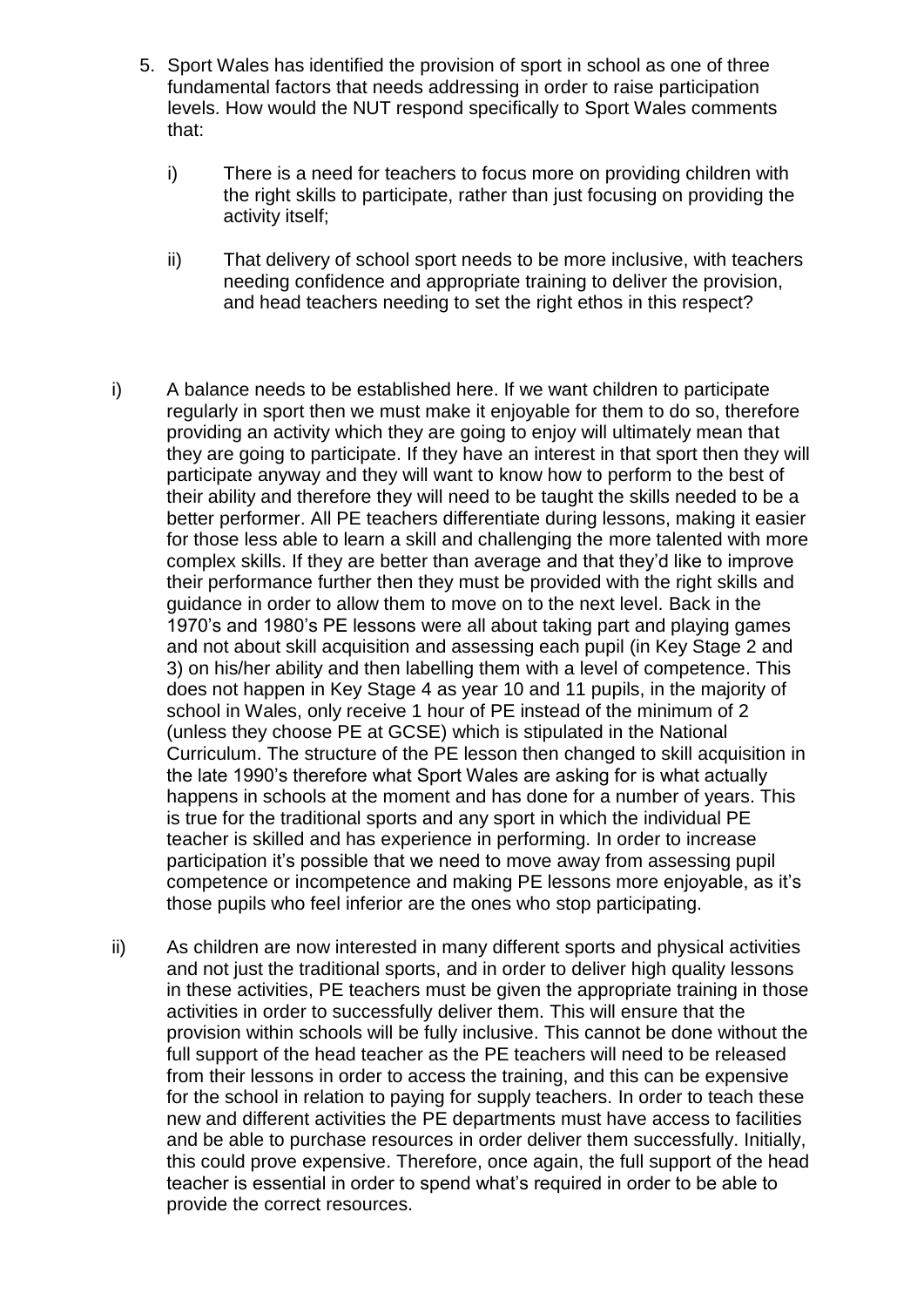In reality, with school budgets being cut, head teachers won't be able to afford to spend the money required in order to make this possible. Therefore, funding from other sources, such as Sport Wales and the Welsh Government, should be made available to ensure that all schools can provide what their pupils want.